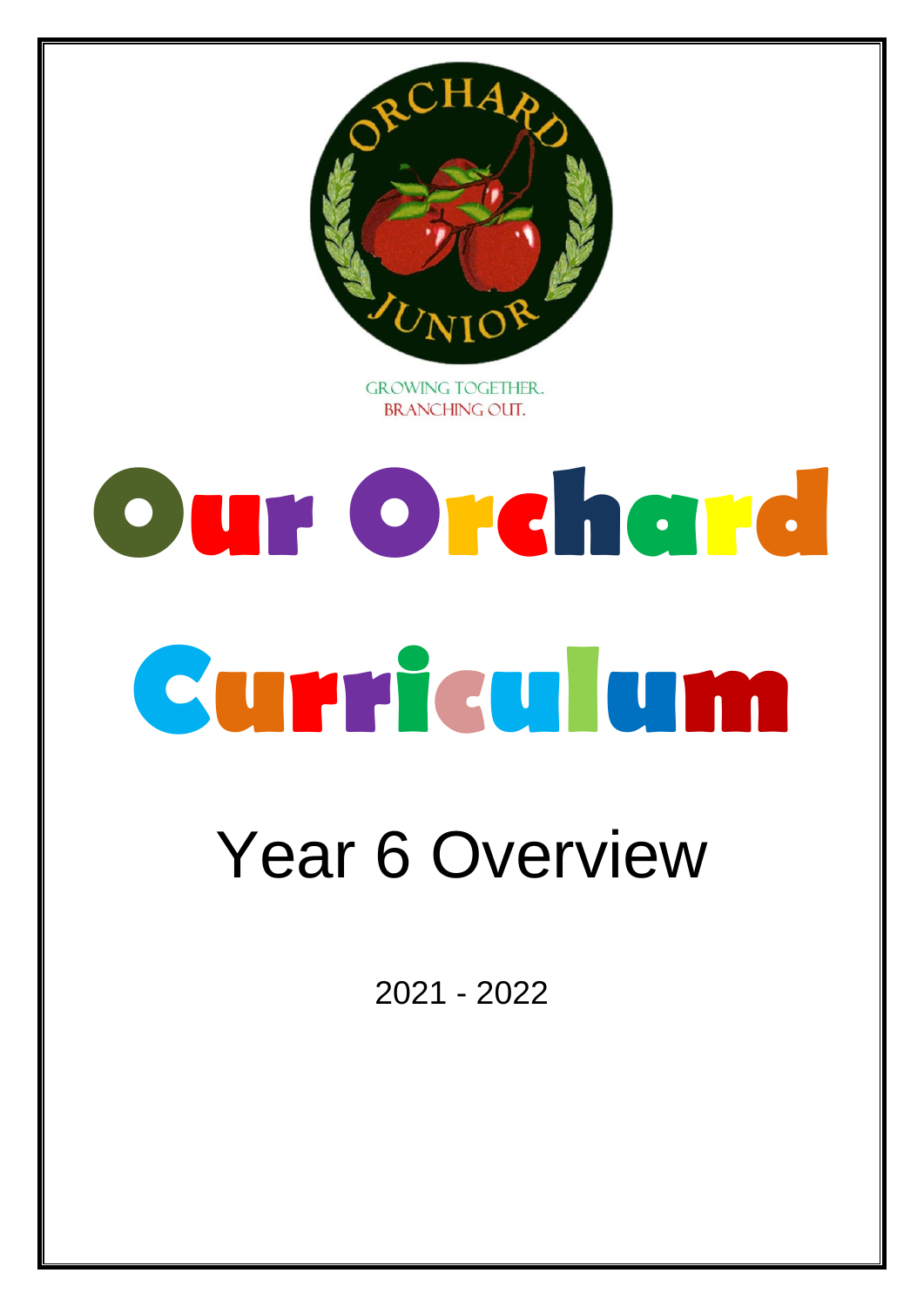## **Year 6 Overview 2021/2022**

| Year <sub>6</sub>                            | Autumn 1                                                                    | <b>Autumn 2</b>                                       | <b>Spring 1</b>                                                            | <b>Spring 2</b>                                                                 | <b>Summer 1</b>                                                     | <b>Summer 2</b>                                                       |
|----------------------------------------------|-----------------------------------------------------------------------------|-------------------------------------------------------|----------------------------------------------------------------------------|---------------------------------------------------------------------------------|---------------------------------------------------------------------|-----------------------------------------------------------------------|
| <b>Topic</b>                                 | <b>The Environment: Eco</b><br><b>Warriors</b>                              | <b>The Second World</b><br><b>War: The Home Front</b> | <b>The First Historic</b><br><b>Dynasty of China</b>                       | <b>Who Do You Think</b><br>You Are?                                             | <b>Ancient Benin</b>                                                | <b>Survival</b>                                                       |
| <b>Leading</b><br><b>Question</b>            | How can we defeat<br>the enemy?                                             | <b>Have You Forgotten</b><br>Us?                      | Can we rediscover the<br>wonders of the Shang<br>Dynasty?                  | <b>Who Do You Think</b><br>You Are?                                             | What if the people of<br>Benin were not such<br>talented craftsmen? | Where would you<br>rather live?                                       |
| Literacy<br><b>Pick up from</b><br>year 5    | To persuade - House<br><b>Captain Speeches</b>                              | To entertain -<br>alternative Mr Tom<br>chapter       | To entertain - Character<br>description and story<br>settings for Yeh-Shen | To entertain -<br>Character<br>description and<br>story settings for<br>Macbeth | To discuss - Balanced<br>argument: Catherine<br>and Mum viewpoints  | To entertain $-$ story<br>settings/Alternative<br>endings to Explorer |
| <b>Repeat</b><br>spring 2<br><b>Mirrored</b> | To discuss - Plastic<br>bag Mockumentary                                    | To inform $-$ NCR<br>New Forest in WW2                | To discuss - Balanced<br>Argument: Should we<br>Space travel?              | To persuade - Letter<br>to Macbeth from<br>Lady Macbeth                         | To entertain $-$<br>poetry/instructional<br>How to be a Child       | To discuss -<br>explanation                                           |
| from spring                                  | Poetry with imagery-<br>Environmental issues                                | Classic narrative<br>poetry - War poetry              | To inform -                                                                | To inform - NCR<br><b>Science Report</b>                                        | To inform $-$ eye witness                                           | To persuade -<br>ad/leaflet on<br>Southampton                         |
| <b>Class Reader</b>                          | How to Save the<br>World with a Chicken<br>and an Egg<br><b>Emma Shevah</b> | Goodnight Mr Tom                                      | The Firework maker's<br>daughter                                           | Darwin's Dragons by<br>Lindsay Galvin                                           | Children of winter                                                  | The Explorer                                                          |
| Guided<br><b>Reading</b>                     | Persuasive speeches<br>Non fiction                                          | Non-fiction<br>organisation<br>Narrative              | Close text analysis                                                        | Close text analysis                                                             | Poetry<br><b>Historical fiction</b>                                 | Non fiction $-$<br>geographical theme                                 |
| <b>Maths</b>                                 | Place value<br>4 rules                                                      | Fractions<br>Geometry                                 | <b>Decimals</b><br>Percentages<br>Algebra                                  | Measurement<br>Ratio                                                            | <b>Statistics</b>                                                   |                                                                       |